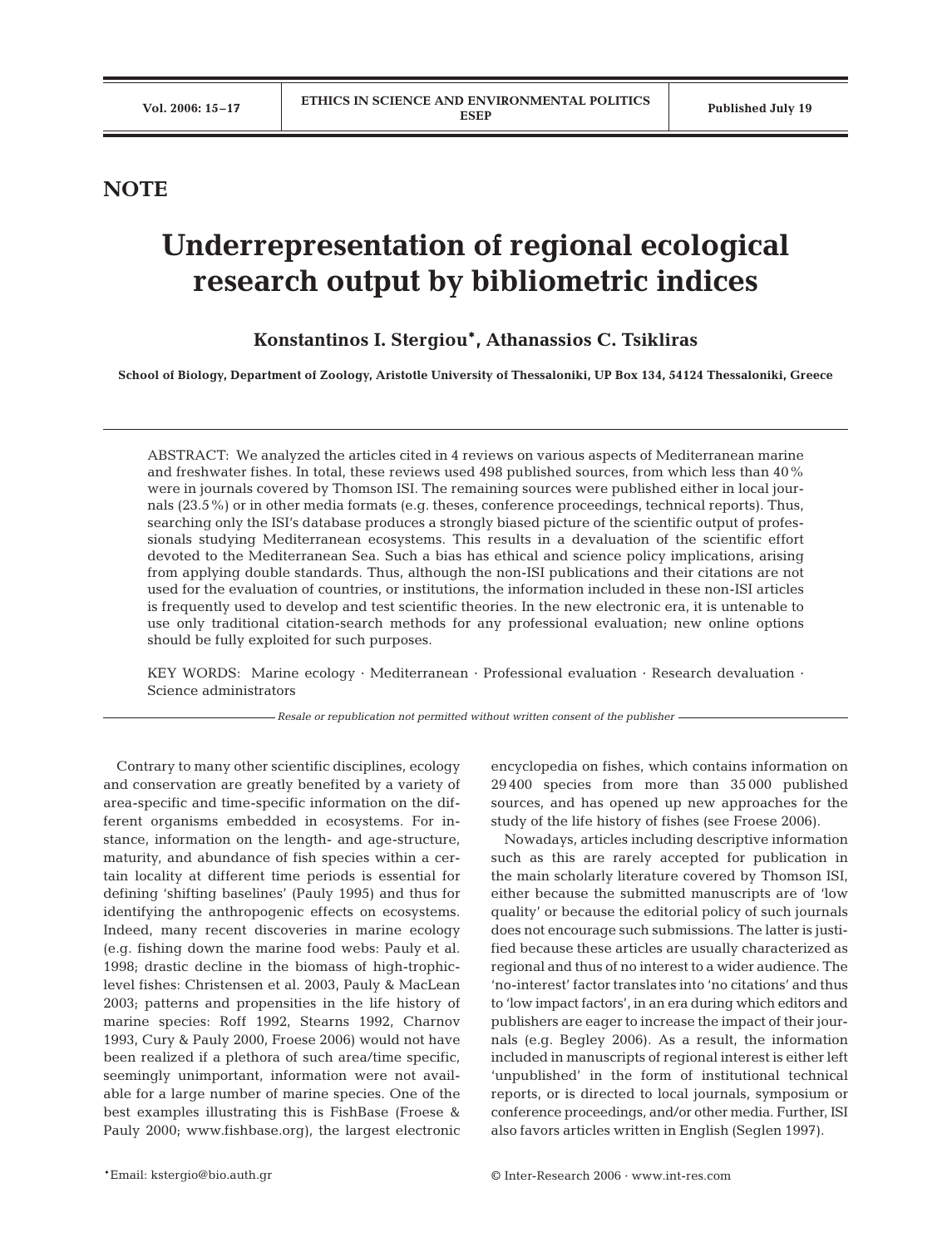The Mediterranean Sea is surrounded by a large number of countries (Spain, France, Monaco, Italy, Slovenia, Croatia, Bosnia-Herzegovina, Serbia-Montenegro, Albania, Greece, Turkey, Cyprus, Syria, Lebanon, Israel, Gaza Strip, Egypt, Libya, Tunisia, Malta, Algeria, Morocco) with distinct languages, cultures, and histories — both scientifically and otherwise — where scientists are usually characterized by low performance in English. The vast majority of these countries host their own local, ecology-related journals (e.g. Spain: Thalassas; Italy: Biologia Marina Mediterranea; Croatia: Acta Adriatica; Greece: Mediterranean Marine Science; Turkey: Egee University Journal of Fisheries and Aquatic Sciences; Egypt: Bulletin of the National Institute of Oceanography and Fisheries ARE). Some of these journals used to publish articles in the local language until very recently; others still do so. In addition, some articles published in these journals are now considered as key articles, even if they are undercited. An example is the work of Zupanovitch (1968) on the factors affecting *Sardina pilchardus* catches (see Cushing & Dickson 1976, CIESM 2003).

Elsewhere, we have collected and analyzed the available literature on various aspects of Mediterranean marine and freshwater fishes (feeding habits, Stergiou & Karpouzi 2002; reproduction, Tsikliras et al. 2005; length-weight relationships, Stergiou & Moutopoulos 2001; growth, Bobori et al. 2005). Herein, we analyzed the articles cited in these 4 reviews (Table 1). In total, these reviews used 498 published sources (peer-reviewed international and local journals, conference proceedings, technical reports, books, and theses), from which less than 40% were in journals covered by ISI (Table 1). The remaining sources were published either in local journals (23.5%) or in other media formats (e.g. theses, conference proceedings, technical reports). The

percentage of ISI-covered journals differed depending on the subject area with which they were concerned. Thus, the review on the feeding ecology of the Mediterranean fishes used more ISI-covered articles than that on length–weight relationships. The likely explanation: feeding encompasses ecological relationships that may be of interest to ISI-covered journals, while studies on length–weight relationships are of a narrower scope.

Pauly (1994) collected the citations (excluding self citations) of his own 50 papers in ISI journals and in non ISI journals published in the tropics. Citations from ISI journals were less than 10% of total citations received for the period 1973 to 1983. This clearly shows that publications from tropical countries are less represented in ISI's database than those from non-tropical countries.

Our analysis showed that searching only ISI's database produces an underrepresentation of the scientific output of professionals studying marine ecosystems. This will result in a devaluation of the scientific effort devoted to the study of Mediterranean ecosystems. The same will also be true of other geographic areas (e.g. tropics, see Pauly 1994) and/or disciplines (e.g. Spain — Geology; Martin-Sempere et al. 2000 and Medicine — Eastern Mediterranean countries, Pakistan; Jawaid & Jawaid 2005, Habibzadeh 2005).

Such an underrepresentation has ethical and science policy implications, arising from applying double standards. Firstly, when countries (or institutions) are evaluated on the basis of their publication or citation output, both of which are based on ISI-covered journals (e.g. Lawrence 2003, King 2004), the Mediterranean countries, especially those in the southern rim, are always underrepresented. Secondly, although the information included in non ISI articles is frequently used to develop and test scientific theories,

Table 1. Number of articles used per journal category in 4 reviews on various ecological aspects of Mediterranean marine and freshwater fishes. S & M 2001: Stergiou & Moutopoulos (2001); S & K 2002: Stergiou & Karpouzi (2002); T 2005: Tsikliras et al. (2005); B 2005: Bobori et al. (2005). n = number of articles used; % = percent of total

|                                              | S & M 2001 |      | S & K 2002 |      | T 2005      |      | B 2005 |      | Total         |               |
|----------------------------------------------|------------|------|------------|------|-------------|------|--------|------|---------------|---------------|
|                                              | n          | $\%$ | n          | $\%$ | $\mathbf n$ | $\%$ | n      | $\%$ | Articles used | $\frac{0}{6}$ |
| ISI journals                                 | 19         | 29.7 | 75         | 51.0 | 68          | 33.7 | 36     | 42.4 | 198           | 39.8          |
| Other international<br>journals <sup>a</sup> | 8          | 12.5 | 32         | 21.8 | 50          | 24.8 | 27     | 31.8 | 117           | 23.5          |
| CIESM proceedings                            | 2          | 3.1  | 15         | 10.2 | 43          | 21.3 |        |      | 60            | 12.0          |
| Other proceedings <sup>a</sup>               | 6          | 9.4  | 9          | 6.1  | 11          | 5.4  | 13     | 15.3 | 39            | 7.8           |
| FAO reports                                  | 14         | 21.9 | 5          | 3.4  | 6           | 3.0  |        |      | 25            | 5.0           |
| Other reports <sup>a</sup>                   | 5          | 7.8  | 6          | 4.1  | 3           | 1.5  |        |      | 14            | 2.8           |
| Theses <sup>a</sup>                          | 9          | 14.1 | 3          | 2.0  | 21          | 10.4 | 9      | 10.6 | 42            | 8.4           |
| Other (books, etc) $\rm^a$                   |            | 1.6  | 2          | 1.4  |             |      |        |      | 3             | 0.6           |
| Total                                        | 64         |      | 147        |      | 202         |      | 85     |      | 498           |               |

These values must be higher because although we probably did not miss many ISI articles, we certainly missed many other non ISI cited publications